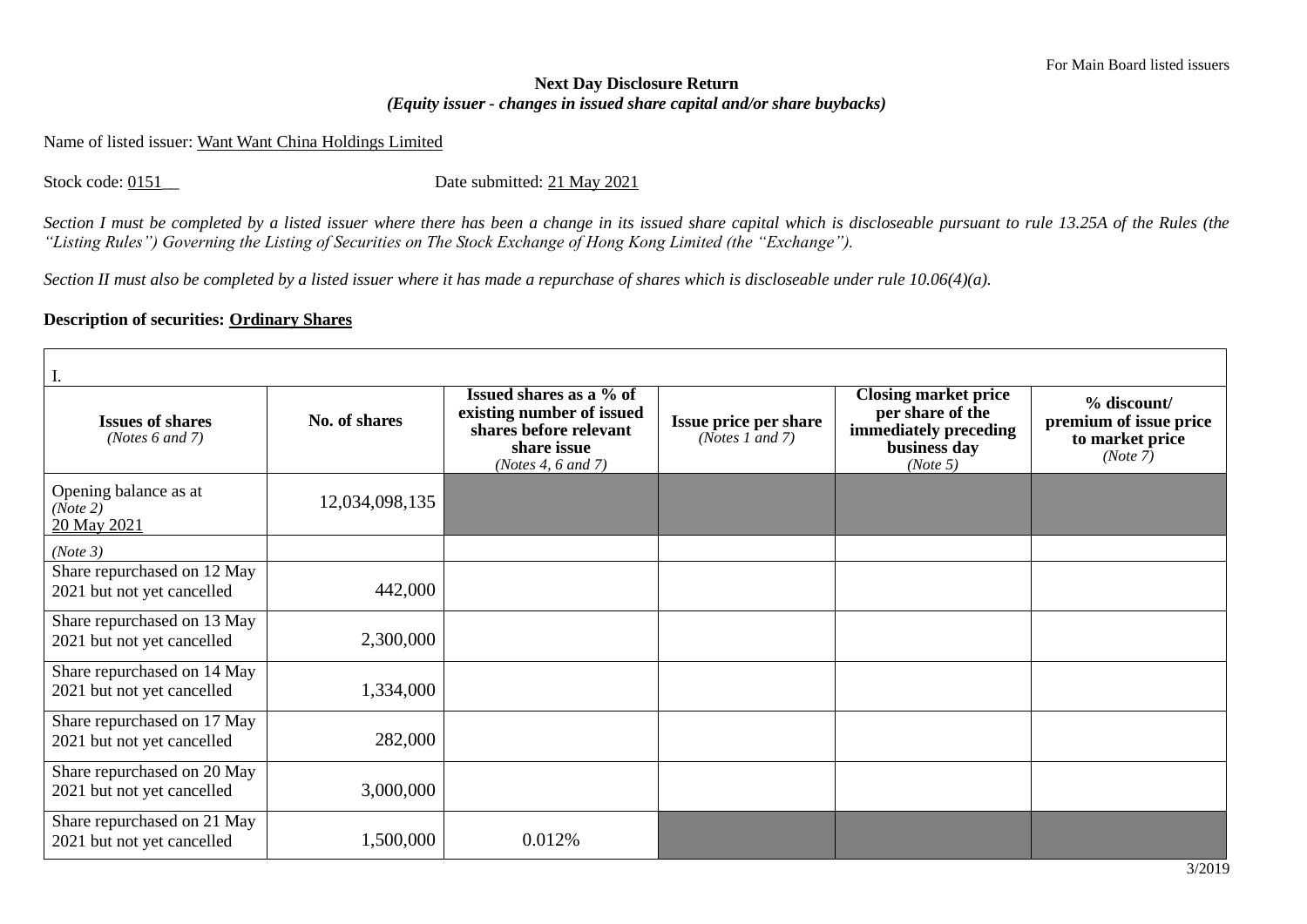| (Note 8)<br>21 May 2021                                                                                                                                                                                                                          | Closing balance as at                                                                                                                                                                                                                         | 12,034,098,135 |                                                                                                                                                                      |  |  |  |
|--------------------------------------------------------------------------------------------------------------------------------------------------------------------------------------------------------------------------------------------------|-----------------------------------------------------------------------------------------------------------------------------------------------------------------------------------------------------------------------------------------------|----------------|----------------------------------------------------------------------------------------------------------------------------------------------------------------------|--|--|--|
| We hereby confirm to the best knowledge, information and belief that, in relation to each issue of securities as set out in Section I, it has been duly authorized by the board<br>of directors of the listed issuer and, insofar as applicable: |                                                                                                                                                                                                                                               |                |                                                                                                                                                                      |  |  |  |
| (Note 9)<br>all money due to the listed issuer in respect of the issue of securities has been received by it;<br>$\left(1\right)$                                                                                                                |                                                                                                                                                                                                                                               |                |                                                                                                                                                                      |  |  |  |
| (ii)                                                                                                                                                                                                                                             | all pre-conditions for the listing imposed by the Listing Rules under "Qualifications of listing" have been fulfilled;                                                                                                                        |                |                                                                                                                                                                      |  |  |  |
| (iii)                                                                                                                                                                                                                                            | all (if any) conditions contained in the formal letter granting listing of and permission to deal in the securities have been fulfilled;                                                                                                      |                |                                                                                                                                                                      |  |  |  |
| (iv)                                                                                                                                                                                                                                             | all the securities of each class are in all respects identical (Note 10);                                                                                                                                                                     |                |                                                                                                                                                                      |  |  |  |
| (v)                                                                                                                                                                                                                                              | all documents required by the Companies (Winding Up and Miscellaneous Provisions) Ordinance to be filed with the Registrar of Companies have been duly<br>filed and that compliance has been made with other legal requirements;              |                |                                                                                                                                                                      |  |  |  |
| (vi)                                                                                                                                                                                                                                             |                                                                                                                                                                                                                                               |                | all the definitive documents of title have been delivered/are ready to be delivered/are being prepared and will be delivered in accordance with the terms of issue;  |  |  |  |
| (vii)                                                                                                                                                                                                                                            | completion has taken place of the purchase by the issuer of all property shown in the listing document to have purchased or agreed to be purchased by it and the<br>purchase consideration for all such property has been duly satisfied; and |                |                                                                                                                                                                      |  |  |  |
| (viii)                                                                                                                                                                                                                                           | been filed with the Registrar of Companies.                                                                                                                                                                                                   |                | the trust deed/deed poll relating to the debenture, loan stock, notes or bonds has been completed and executed, and particulars thereof, if so required by law, have |  |  |  |

*Notes to Section I:*

- *1. Where shares have been issued at more than one issue price per share, a weighted average issue price per share should be given.*
- 2. Please insert the closing balance date of the last Next Day Disclosure Return published pursuant to rule 13.25A or Monthly Return pursuant to rule 13.25B, whichever is the later.
- *3. Please set out all changes in issued share capital requiring disclosure pursuant to rule 13.25A together with the relevant dates of issue. Each category will need to be disclosed*  individually with sufficient information to enable the user to identify the relevant category in the listed issuer's Monthly Return. For example, multiple issues of shares as a result of *multiple exercises of share options under the same share option scheme or of multiple conversions under the same convertible note must be aggregated and disclosed as one category. However, if the issues resulted from exercises of share options under 2 share option schemes or conversions of 2 convertible notes, these must be disclosed as 2 separate categories.*
- *4. The percentage change in the number of issued shares of listed issuer is to be calculated by reference to the listed issuer's total number of shares in issue (excluding for such purpose any shares repurchased or redeemed but not yet cancelled) as it was immediately before the earliest relevant event which has not been disclosed in a Monthly Return or Next Day Disclosure Return.*
- *5. Where trading in the shares of the listed issuer has been suspended, "closing market price per share of the immediately preceding business day" should be construed as "closing*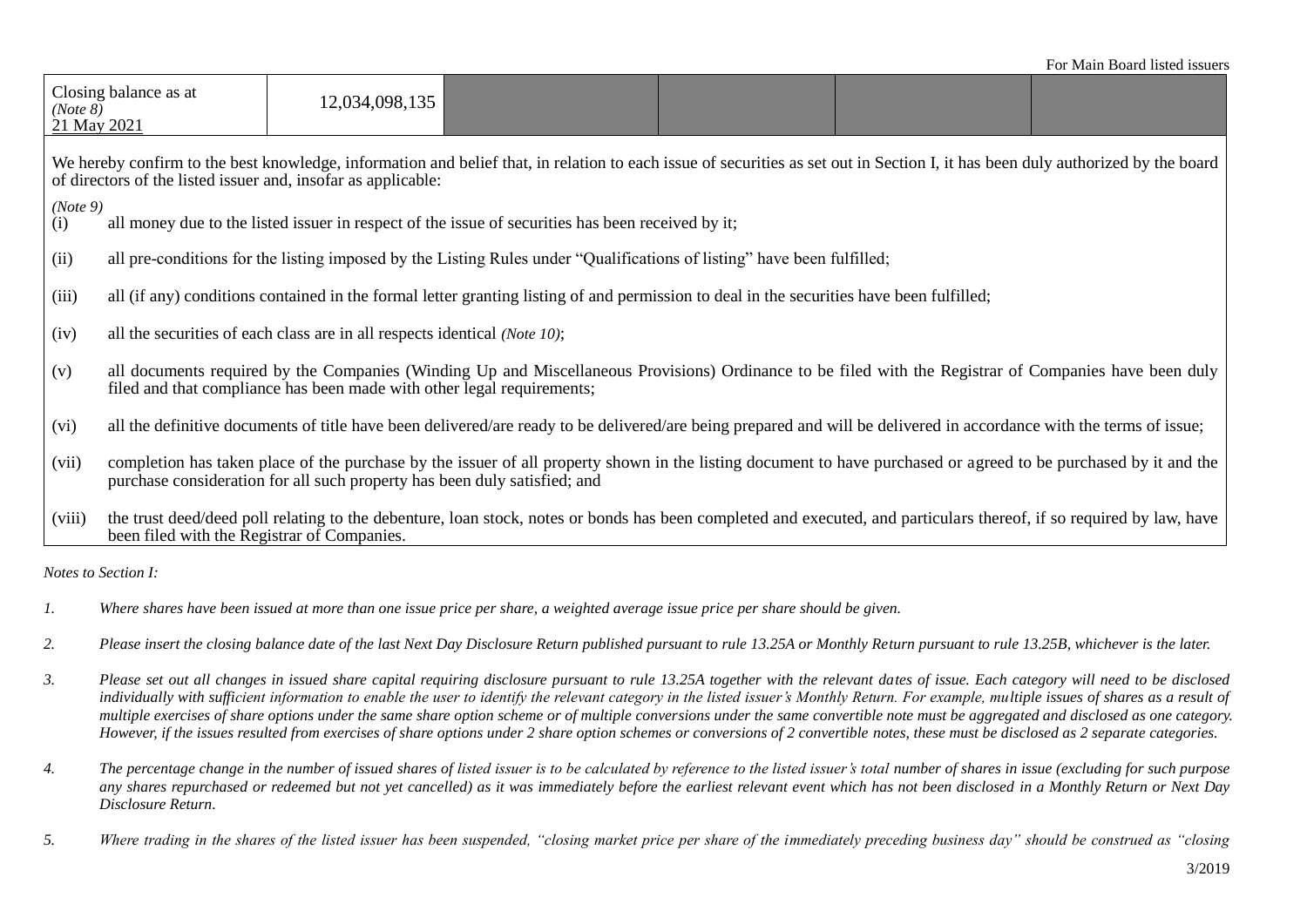*market price per share of the business day on which the shares were last traded".*

- *6. In the context of a repurchase of shares:*
	- *"issues of shares" should be construed as "repurchases of shares"; and*
	- *"issued shares as a % of existing number of shares before relevant share issue" should be construed as "repurchased shares as a % of existing number of shares before relevant share repurchase".*
- *7. In the context of a redemption of shares:*
	- *"issues of shares" should be construed as "redemptions of shares";*
	- *"issued shares as a % of existing number of shares before relevant share issue" should be construed as "redeemed shares as a % of existing number of shares before relevant share redemption"; and*
	- *"issue price per share" should be construed as "redemption price per share".*
- *8. The closing balance date is the date of the last relevant event being disclosed.*
- *9. Items (i) to (viii) are suggested forms of confirmation which may be amended to meet individual cases.*
- *10. "Identical" means in this context:* 
	- *the securities are of the same nominal value with the same amount called up or paid up;*
	- *they are entitled to dividend/interest at the same rate and for the same period, so that at the next ensuing distribution, the dividend/interest payable per unit will amount to exactly the same sum (gross and net); and*
	- *they carry the same rights as to unrestricted transfer, attendance and voting at meetings and rank pari passu in all other respects.*